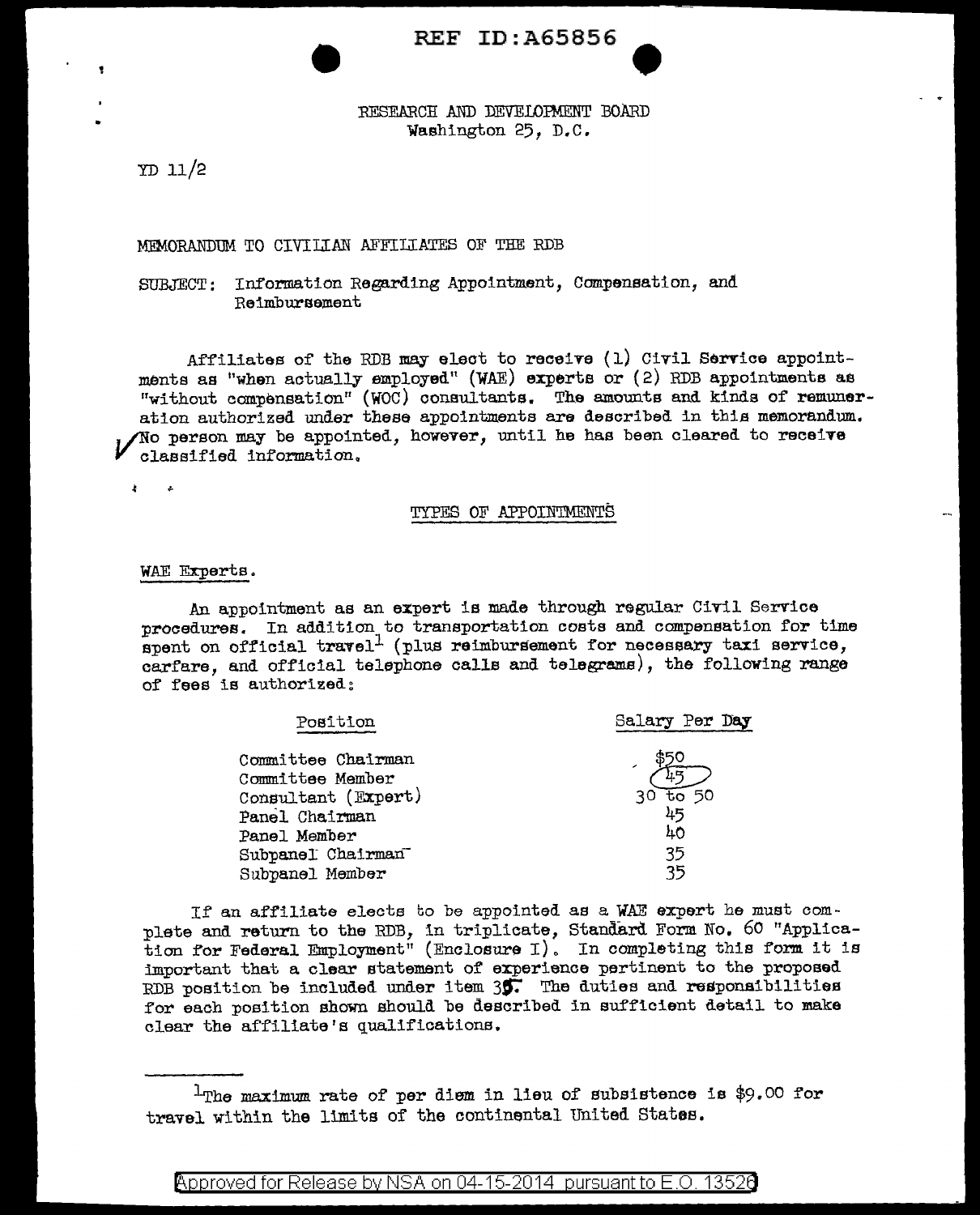# **REF ID: A65856**

After the application has been processed, the Office of the Secretary of Defense will send the appointee an Oath of Office for signature before a notary public. When this notarized form has been received by the OSD. the appointment is complete. If the appointee is in Washington, he may arrange with the Administrative Officer. RDB, to take his oath in the Personnel Division, OSD.

#### WOC Consultants.

If an affiliate elects to serve without compensation, he should so notify his RDB agency, and no further action is required.

#### COMPENSATION AND REIMBURSEMENT PROCEDURES

### Salary for WAE Experts.

WAE experts keep a record on Form SD-7 "Attendance Report--Consultants and Contract Employees" (Enclosure II) of the time officially devoted to RDB work. This form, properly signed, is forwarded by the expert to the Administrative Office, RDB, at the close of each bi-weekly pay period during which work is performed for the RDB. The salary check will be mailed or held for pickup, as authorized by the expert on Form SD-7.

#### Travel.

Travel Orders: WAE experts are furnished regular Government travel authorizations, and WOC consultants are furnished invitational travel orders. Transportation requests are not furnished unless specific request is made for them. Requests for travel are made through the appropriate committee or division ten days or two weeks in advance of the anticipated travel date, if possible, in order that the travel authorization or invitational orders may be received by the traveler before travel is performed.

Emergency Travel: Necessary emergency travel may be authorized by telephone or telegraph, subject to confirmation after the travel has been completed.

Necessary Travel Records; In order that the traveler will have complete information required for claiming reimbursement of costs of travel or costs incidental thereto, the following records should be maintained for each trip;

(1) Complete itinerary showing dates and times of departure from and dates and times of arrival for each stopover or transfer point en route. If travel is not covered by transportation requests, a record should be maintained of railroads and airlines used.